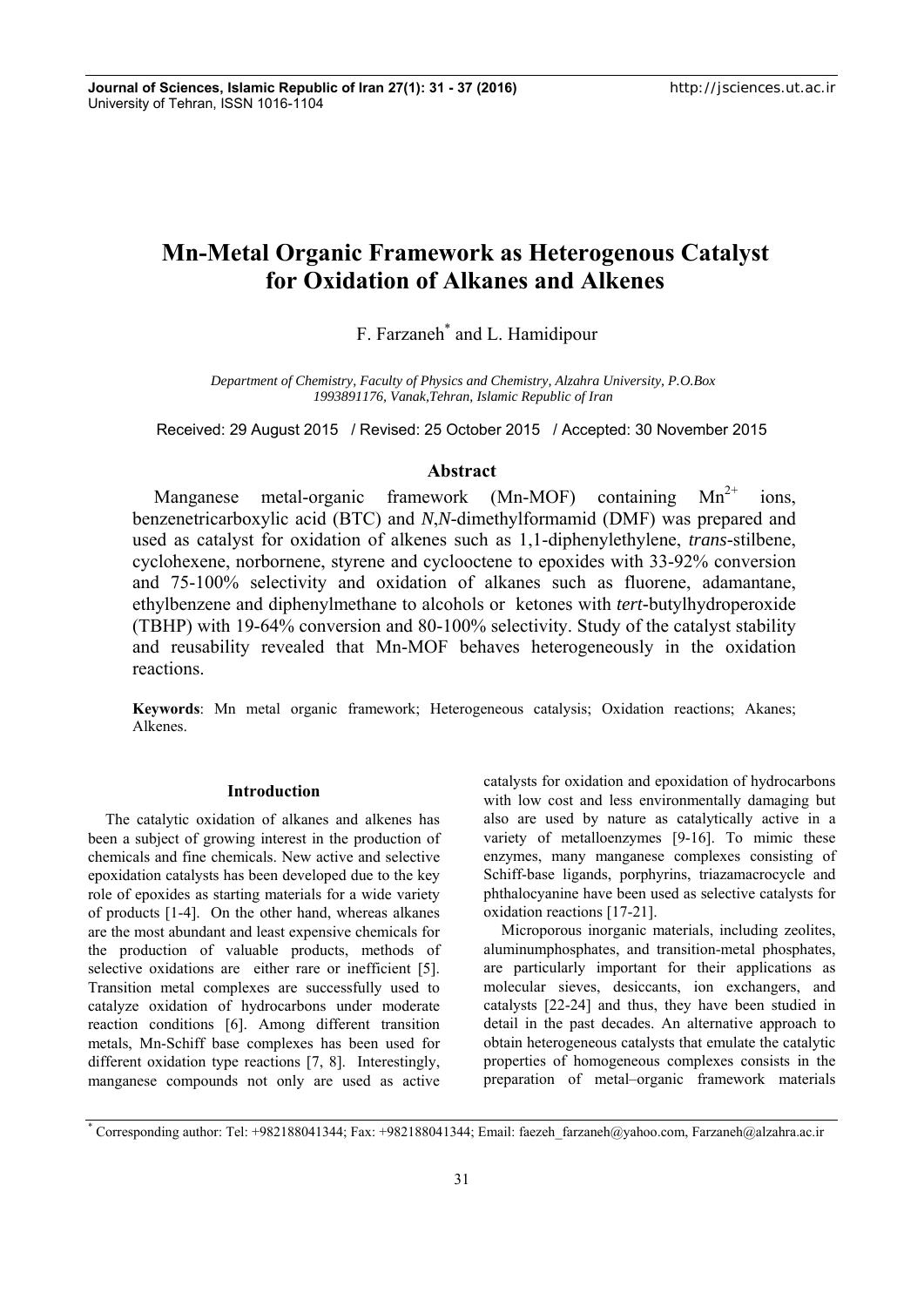(MOFs), also known as coordination polymers. MOFs have recently attracted great interest not only because of their versatile intriguing architectures and topologies but also due to their potential applications as functional materials [25-28]. In their structures, the metal ions are locally connected to the organic molecules through coordination bonds, thus resembling a spatially ordered three-dimensional array [29]. Polycarboxylic acids have been found as good candidates for the construction of novel metal–organic compounds as the carboxyl group can form C–O–M–O with four-membered rings with central metal ions [30,31]. The design and synthesis of metal-organic networks via self-assembly of metal ions and multifunctional ligands depend both on the selection of the coordination geometry of metal centers and on the various binding sites and directionality of the organic ligands [32-34]. In this study attempts has been made on using Mn –MOF as catalyst for oxidation of alkenes and alkanes.

## **Materials and Methods**

## *Materials and Instrumentation Details*

All materials were of commercial reagent grade and used without further purification. FTIR spectra were recorded on a Bruker Tensor 27 IR spectrometer in KBr pellets over the range of 4000–400 cm<sup>-1</sup> under the atmospheric conditions. X-ray powder diffraction (XRD) data were recorded on a diffractometer type, Siefert XRD 3003 PTS, using Cu K<sub>a</sub> radiation ( $\lambda$  = 1.5406Å). The amount of Mn in crystal was determined by atomic absorption spectroscopy (AAS) with a GBC spectrophotometer using flame approach. Oxidation products were analyzed by GC and GC Mass using an Agilent 6890 Series with FID detector, HP-5% phenylmethylsiloxane capillary and Agilent 5973 Network, mass selective detector, HP-5MS 6989 network GC system, respectively.

#### *Preparation Mn-MOF*

The Mn-MOF was prepared as reported [35]. A mixture of  $MnCl<sub>2</sub>4H<sub>2</sub>O$  (3.0 mmol, 0.5937 g), H<sub>3</sub>BTC  $(1.0 \text{ mmol}, 0.210 \text{ g})$ , DMF  $(5.0 \text{ ml})$  and distilled water (5.0 ml) was placed in a 23 ml Teflon-lined stainless autoclave. The autoclave was sealed, heated to 120°C at a rate of a 10°C /h, under autogenous pressure for 5 days and then cooled to room temperature at a rate of 5°C/h. Colorless crystals were filtered, washed with DMF and distilled water and then dried in air. The  $(CH_3)_2NH^{2+}$ and HCOO- were generated via decomposition of DMF. Elemental analysis for  $C_{15}H_{19}NO_{16}Mn_3$  (Fw: 634.13): Calcd: C, 27.85%; H, 2.94%; N, 2.16%. Found: C, 28.42%; H, 2.69%; N, 2.17%.



Mn-MOF: [(DMF)Mn<sub>3</sub>(BTC)(HCOO)<sub>4</sub>(H<sub>2</sub>O)]H<sub>2</sub>O

**Scheme 1**. Preparation of Mn-MOF.

### *Oxidation of alkenes and alkanes*

Oxidation reactions were carried out in a round bottom flask equipped with a magnetic stirrer and a water-cooled condenser under atmospheric pressure. Typically, a mixture of catalyst (0.158mmol, 100 mg) and substrate (1mmol, in 8 ml  $CH<sub>3</sub>CN$ ) was added to the reaction flask upon slow stirring. After stirring for several minutes, TBHP (0.1 ml, 80% in di-tertiary butyl peroxide) was added and the mixture was heated at reflux for 24 h. The solid was then filtered and washed with fresh acetone. The filtrate was subjected to GC and GC mass analysis.

## **Results and Discussion**

The Mn-MOF as a colorless crystal was prepared in high yield on the basis of the previously reported method under hydrothermal condition (Scheme 1) [35].

#### *Catalytic activity*

The epoxidation reaction of trans-stilbene as the representing substrate was carried out in the presence of 75 mg of Mn-MOF as catalyst. Results obtained for the effect of time on the epoxidation reaction (Fig.1) reveals 86% of *trans*-stilbene has been oxidized within 24 h, beyond which no further oxidation occurs during the next 12 h.

As indicated in Fig. 2, changing the amount of catalyst from 35 mg to 100 mg increases the conversion from 75% to 92%. Therefore, other epoxidation



**Figure 1.** Effect of time on oxidation of *trans*-stilbene with TBHP in the presence of Mn - MOF in  $CH<sub>3</sub>CN$ .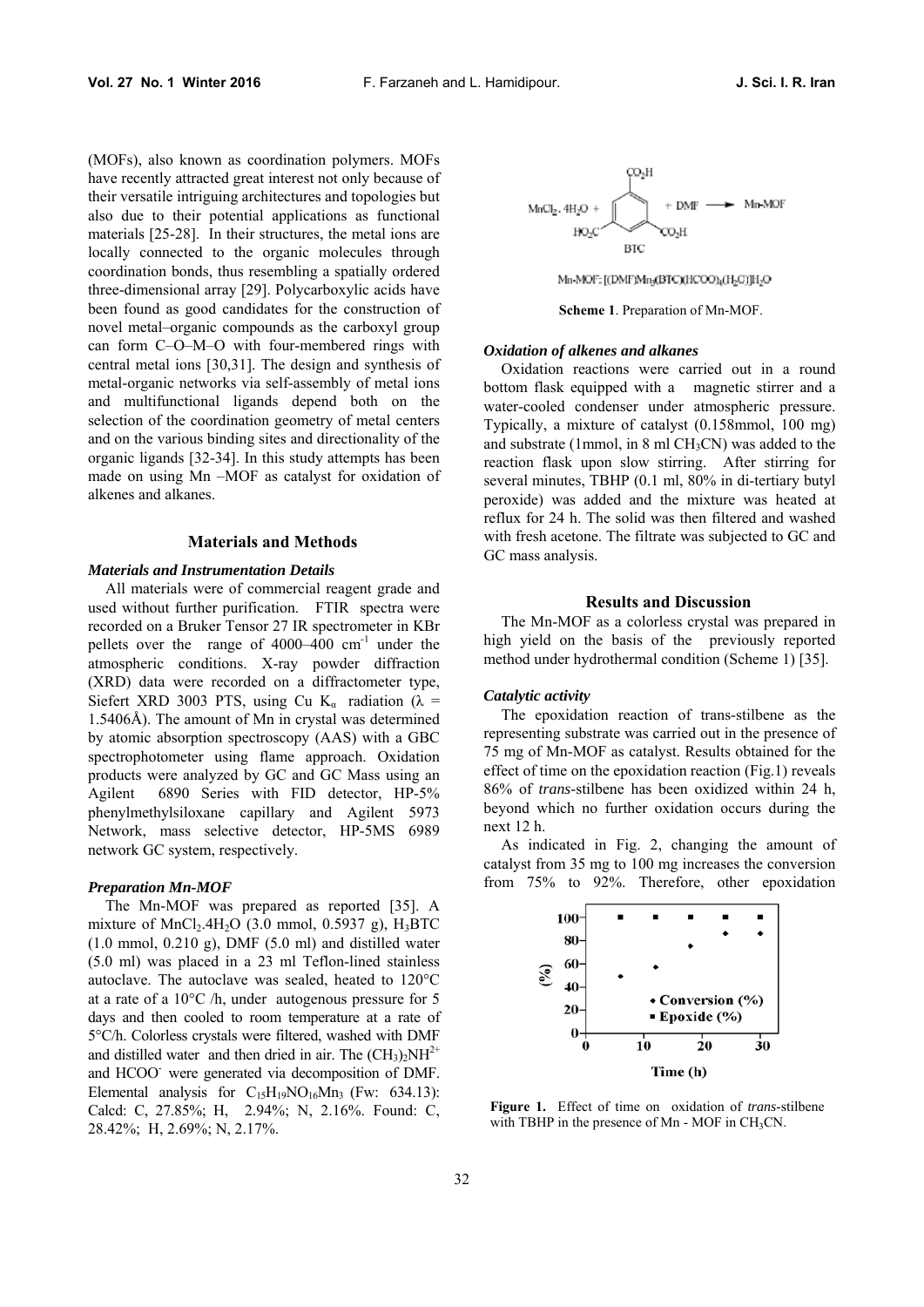| Entry                   | Substrate            | Conversion | <b>Fabic 1.</b> Kesults of the oxidation of organic hydrocarbons with TDTH Theme persence of Mil-MOT<br>Major product | <b>Minor product</b>          | Time   |
|-------------------------|----------------------|------------|-----------------------------------------------------------------------------------------------------------------------|-------------------------------|--------|
|                         |                      | $(\%)$     | $(\%)$                                                                                                                | $(\%)$                        | (h)    |
| $\,1\,$                 | trans-Stilbene       | 92         | $100\,$                                                                                                               |                               | $24\,$ |
| $\sqrt{2}$              | Styrene              | 85         | 54                                                                                                                    | Ή<br>$46\,$                   | $24\,$ |
| $\mathfrak{Z}$          | 1,1-Diphenylethylene | 33         | ∩                                                                                                                     | O                             | $24\,$ |
| $\overline{\mathbf{4}}$ | Cyclohexene          | $100\,$    | 84<br>75                                                                                                              | $16\,$<br>25<br>$\mathrm{OH}$ | $24\,$ |
| 5                       | Cyclooctene          | 55         | $100\,$                                                                                                               |                               | $24\,$ |
| $\sqrt{6}$              | Norbornene           | 96         | $100\,$                                                                                                               |                               | $24\,$ |

**Table 1.** Results of the oxidation of organic hydrocarbons with TBHP in the persence of Mn-MOF

Reaction conditons: substrate (100 mg), catalyst (150 mg), TBHP (80%, 0.1 ml), solvent (8 ml).

reactions were carried out within the optimal conditions (24 h and 100 mg of catalyst).

The epoxidation results of *trans*-stilbene, styrene, diphenylethylene, cyclohexene, cyclooctene and norbornene with Mn–MOF in acetonitrile as solvent and



**Figure 2.** Effect of the amount of catalyst on oxidation of *trans*-stilbene with TBHP in the presence of Mn-MOF in CH<sub>3</sub>CN.

TBHP as oxidant are given in Table 1(entries 1-6). Selective epoxidation of norbornene, *trans-*stilbene and cyclooctene along with styrene which has undergone competitive oxidation to styrene epoxide and benzaldehyde are notable. On the other hand, whereas 1,1-diphenylethylene has totally proceeded to diphenylketone, oxidation of cyclohexene has exceptionally occurred via allylic C-H, affording 2 cyclohexene-1-ol (25%) and 2-cyclohexene-1-one (75%). Observation of no catalyst active species desorption under oxidation conditions due to the stability of the catalysis system is promising. The stability of the Mn-MOF was also studied by recycling of the easily recovered catalyst and redetermination of the metal content using atomic absorption spectroscopy. Compared to the initial catalyst manganese content which was 23.84%, it was found to be 22.87% in the used catalyst.

The oxidation results of flourene, adamantane, ethylbenzene, and diphenylmethane are given in Table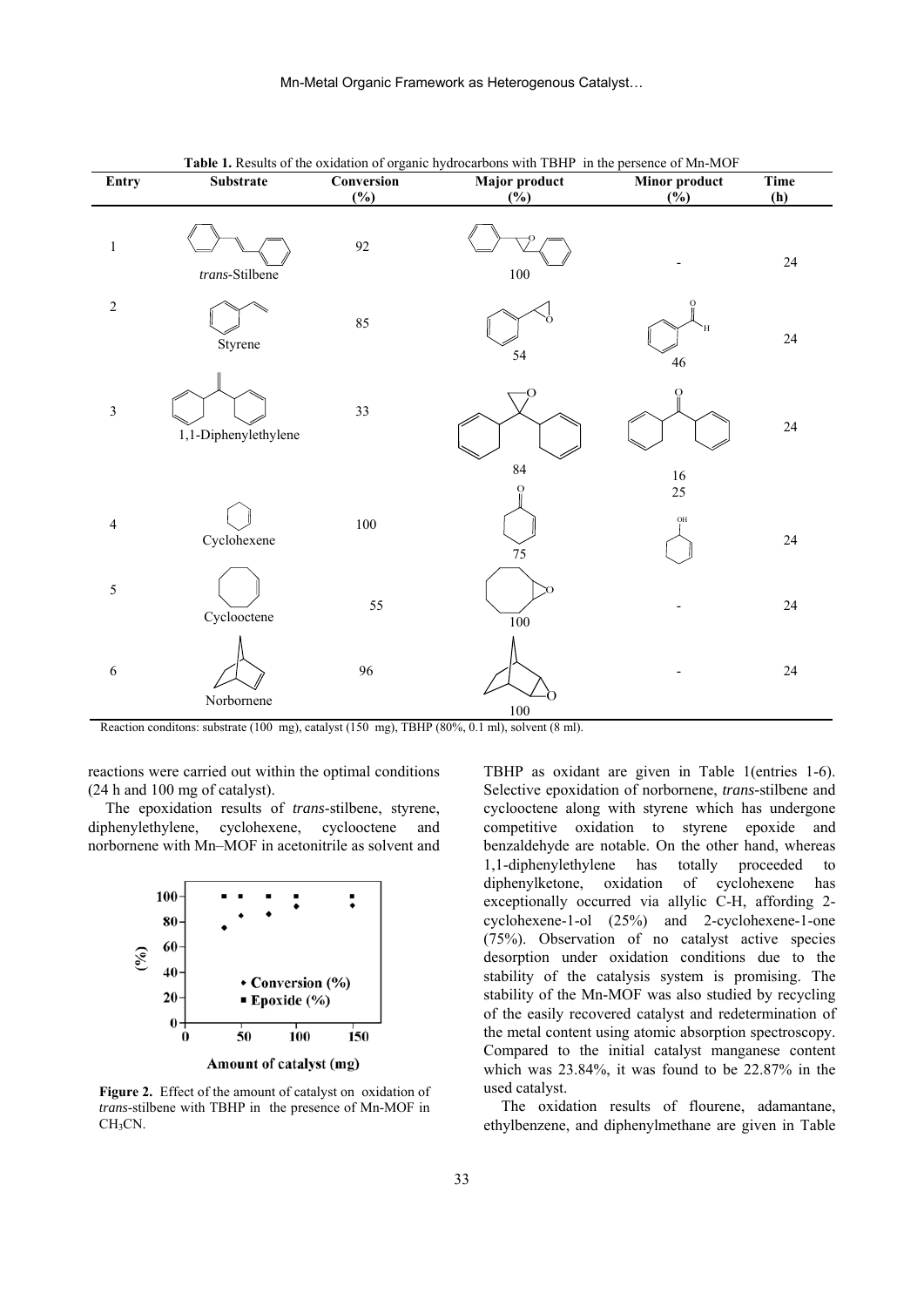

**Table 2.** Results of the oxidation of organic hydrocarbons with TBHP in the persence of Mn-MOF

Reaction conditons: substra (100 mg), catalyst (150 mg), TBHP (80%, 0.1 ml), solvent (8 ml).

2. Whereas Mn-MOF catalyzed oxidation of fluorene, ethylbenzene and diphenylmethane to the corresponding ketones with excellent selectivities (entries 1, 3, 4, Table 2), adamantane has undergone oxidation to a mixture of the corresponding 1-ol and 2-one with the ratio of 4 to 1 (entry 2, Table 2). With the exception of adamantane which is usually used both as substrate and mechanistic probe (vide infra), obtaining ketones with excellent selectivities is notable.

The FT-IR spectra of Mn-MOF before and after reaction are depicted in Fig. 3a-b, respectively. As is observed, the broad band due to symmetric stretching vibration of water appears at  $3397 \text{ cm}^{-1}$  [36-37] and the bands displaying at 1664 to 1500 and 1439 to 1337 cm-



**Figure 3.** FTIR spectra of Mn-MOF (a) before and (b) after using as catalyst.

1 correspond to the asymmetric and symmetric stretching vibrations of the bound carboxylic groups  $(CO<sub>2</sub>M)$  [ 36-39]. In addition, the bands appearing at 864 cm<sup>-1</sup> and 772 cm<sup>-1</sup> are related to the stretching and out-of-plane deformation vibrations of the of benzene C-C and C-H groups, respectively. The absence of the absorption bands in the region of  $1680$  to  $1800 \text{ cm}^{-1}$  is in accord with complete BTC ligand deprotonation[38]. Finally, the group bands displaying at 2866 to 2971 cm<sup>-1</sup> are due to the asymmetric and symmetric stretching vibrations of  $H_2N^+$  groups [35]. Particularly significant is the similarity of the FTIR spectra of the used catalyst (Fig. 3b) with that of the fresh catalyst (Fig. 3a).

The XRD patterns of the fresh and used catalysts



**Figure 4.** Powder XRD patterns of Mn-MOF (a) fresh, (b) reused and (c) simulated.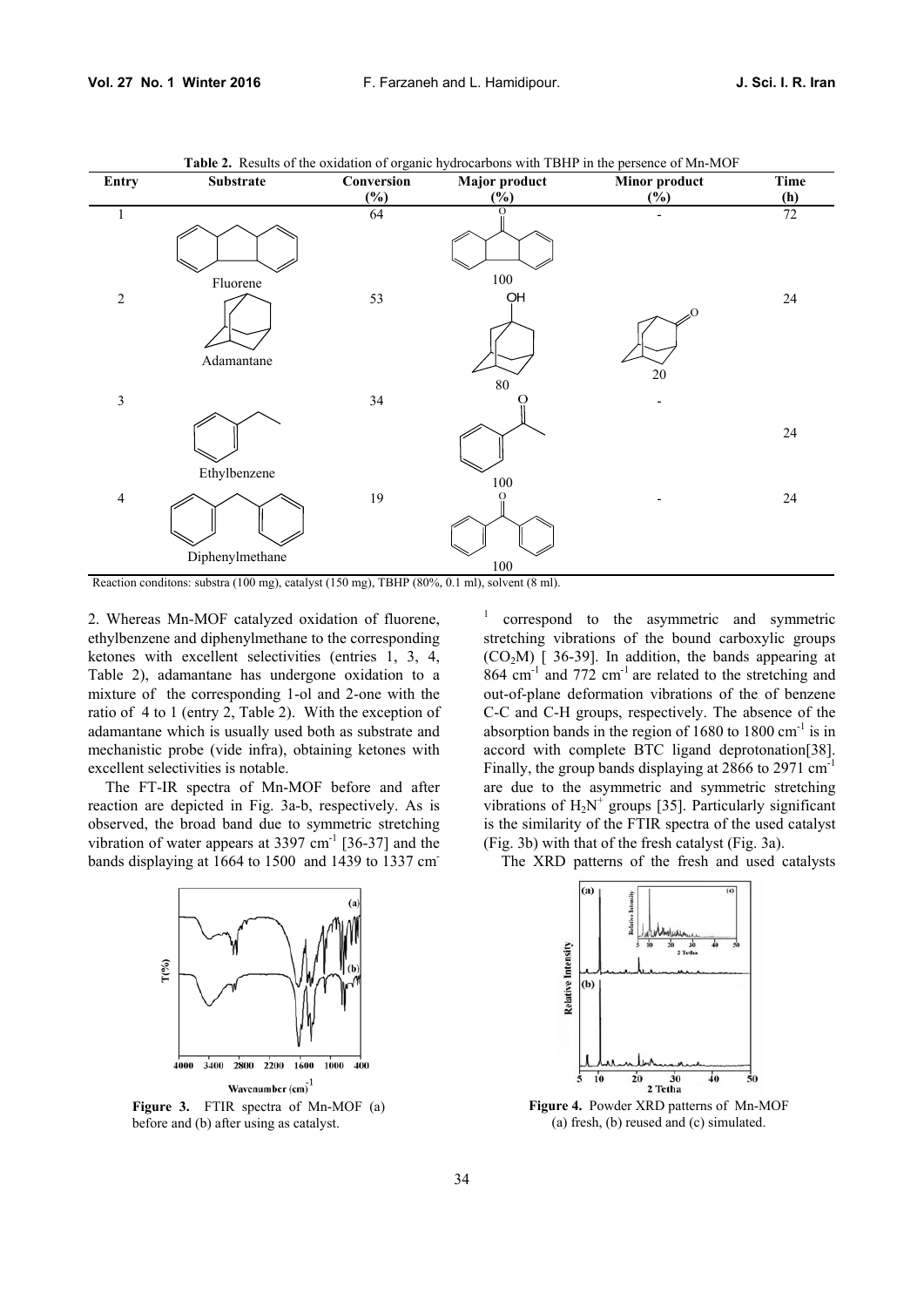$$
Mn^{2+} + t - BuOOH \longrightarrow Mn^{3+} + HO + t - BuO
$$
 Eq. 1

$$
Mn^{3+} + t\text{-BuOOH} \longrightarrow Mn^{2+} + t\text{-BuOO} \overset{\bullet}{\bullet} + H^+ \qquad \qquad Eq. 2
$$

$$
2 t-BuOOH \longrightarrow t-BuO + t-BuOO + H2O
$$
 Eq. 3

2 t-BuOOH 
$$
\longrightarrow
$$
 2-t-BuOH + O<sub>2</sub>  
0.000  $\longrightarrow$  Eq. 4



**Scheme 2.** Suggested mechanism for oxidation of alkenes and alkanes.

indicated in Fig. 4a,b respectively.The simulated XRD pattern of Mn-MOF for comparison are also shown in Figure 4c. The obtained results clearly reveal the survival of the Mn-MOF crystalline structure after using the catalyst in the oxidation reactions. Notably, no change has occurred in the patterns and observation of increased noise seems to be due to partial pore blocking occurred during the reaction [40].

Based on our knowledge comparing this work with those reported before, the stability, selectivity and heterogeneous character of the prepared catalyst is considerable.

#### *Mechanism of catalytic activity*

Total suppression of *trans-*stilbene epoxidation in the presence of an equimolar of diphenylamine as well as the concomitant formation of adamantane-1-ol and 2 one [41] strongly support the operation of a radical pathway. Therefore, the implication of t-BuO and t-BuOO radical intermediates obtained from one-electron oxidation-reduction processes is conceivable (Eq. 1, 2 and 3, Scheme 2). Therefore, epoxidations and oxidations may have proceeded from addition of t-BuOO radical to the alkene double bonds (Eq. 5, Scheme 2), or H-abstraction to t-BuO radical (Eq. 6, Scheme 2), respectively.

In summary, In this study, Mn-MOF has been used as catalyst for oxidation of cyclic alkenes and alkanes with

TBHP in  $CH<sub>3</sub>CN$ . It was found that Mn-MOF successfully catalyzes the epoxidation of alkenes such as *trans*-stilbene, cyclohexene, norbornene, styrene, cyclooctene and 1,1-diphenylethylene and the oxidation of some alkanes such as fluorene, adamantane, ethylbenzene, diphenylmethane. The observation of such catalytic behavior with no significant amount of catalyst desorption or decomposition during the course of the reactions proves the heterogeneous nature of catalyst.

#### **Acknowledgment**

The authors would appreciate the Alzahra University for financial support.

## **References**

- 1. Sheldon R.G. and Kochi B.J. Metal-Catalyzed Oxidations of Organic Compounds Academic Press. New York, (1981).
- 2. Jorgenson K.A. Transition-Metal-Catalyzed Epoxidations. *Chem. Rev*. **89:** 431-458 (1989).
- 3. Dusi M., Mallat T.and Baiker A. Epoxidation of Functionalized Olefins Over Solid Catalysts. *Catal. Rev. Sci. Eng.* **42:** 213-278 (2004).
- 4. Arends I.W.C.E. and Sheldon R.A. Activities and Stabilities of heterogeneous catalysts in Selective liquid Phase Oxidations: Recent Developments. *Appl. Catal A,* **212:** 175-187(2001).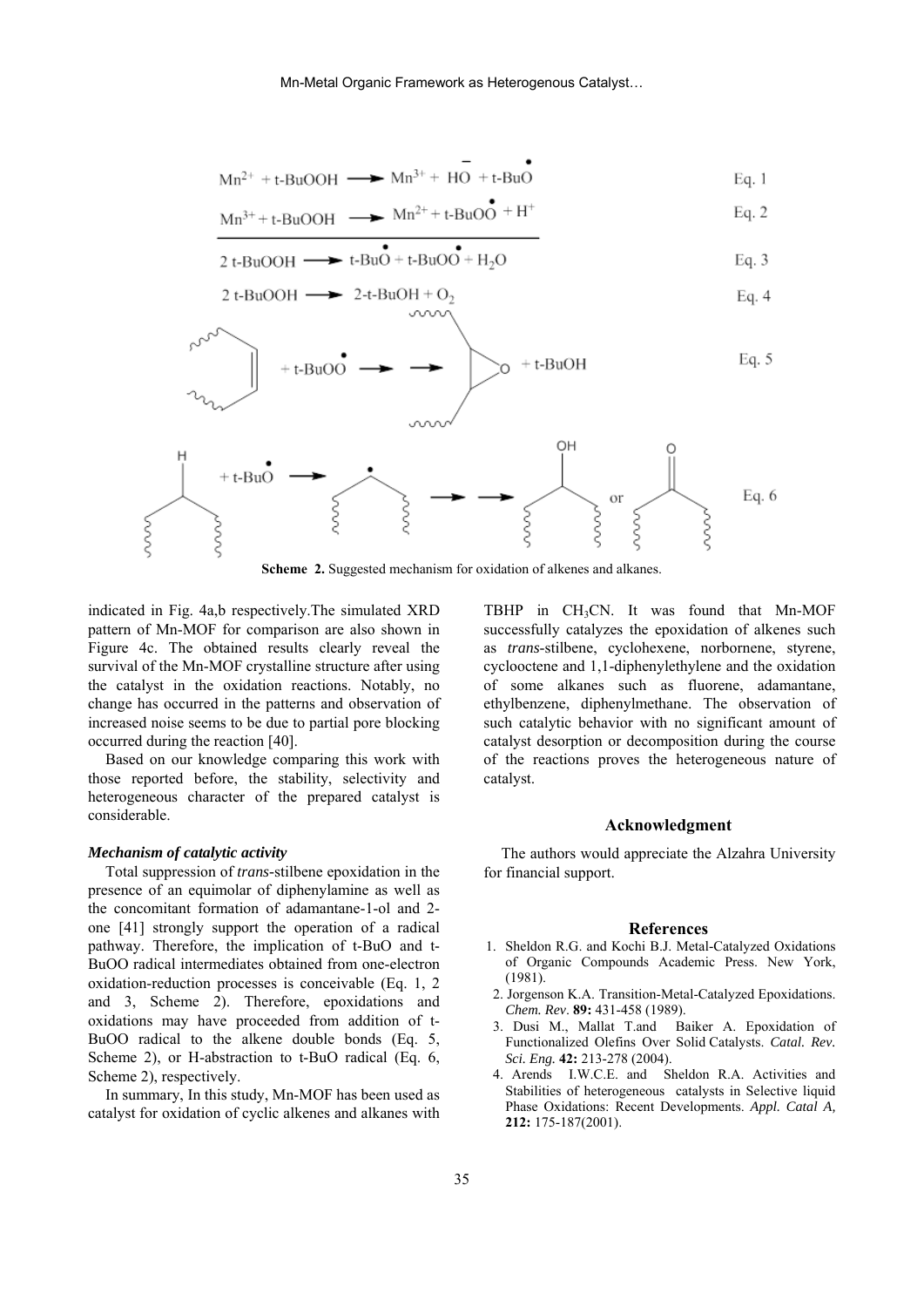- 5. Stahl S.S., Labinger J.A. and Bercaw J.E. Homogeneous Oxidation of Alkanes by Electrophilic Late Transition Metals. *Angew. Chem. Int. Ed.* **37:** 2180-2192(1998).
- 6. Lu X.H., Xia Q.H. and Zhan H.J. Synthesis characterization and catalytic properties of tetradentate Schiff base complexes for the epoxidation of styrene. *J. Mol. Catal. A:* **250:** 62-69 (2006).
- 7. Katsuki T. Mn-Salen Catalyst, Competitor of Enzymes, for Asymmetric Epoxidation. *J. Mol. Catal A: Chem.* **113:** 87-107 (1996).
- 8. Katsuki T. Catalytic Asymmetric Oxidations Using Optically Active (Salen) Manganese (III) Complexes as Catalysts. *Coord. Chem. Rev.* **140:** 189-214 (1995).
- 9. Patel S.A., Sinha S. and Mishra A.N. Olefin Epoxidation Catalysed by Mn(II) Schif Base Complex in Heterogenised–Homogeneous Systems. *J. Mol. Catal. A: Chem.***192:** 53-61(2003).
- 10. Jacob M. and Bhattacharya P.K. Alkene Epoxidation with Iodosylbenzene Catalysed by mono and Binuclear Mn(III)-Schiff Base Complexes. *J Mol Catal A: Chem.*  **54:** 131-138 (1989).
- 11. Trivedi B.M., Bhattacharya P.K. and Ganeshpure P.A. Epoxidation of Olefins Catalysed by Mn(III)-Schiff Base Complexes. *J. Mol. Catal. A: Chem.* **75:** 109-115 (1992).
- 12. Kureshy R.I., Khan N.H. and Abdi S.H. Chiral Mn(III) Schiff Base Complex Catalyzed Aerobic Enantioselective Epoxidation of Prochiral Non-Functionalized Olefins. *Polyhedron.* **18:** 1773-1777 (1999).
- 13. Kureshy R.I., Khan N.H. and Abdi S.H.R. Dimeric Chiral Mn(III) Schiff Base Complex-Catalysed Enantioselective Epoxidation of Non-Functionalised Alkenes.*Tetrahedron Lett.* **42:** 2915-2918 (2001).
- 14. Jin, C. Fan, W. Jia, Y. Encapsulation of transition metal tetrahydro-Schiff base complexes complexes in zeolite Y and their catalytic properties for the oxidation of cycloalkes. *J. Mol. Catal. A: Chem.* **249:** 23-30 (2006).
- 15. Singh U.P., Tyagi P. and Upreti S. Manganese Complexes as Models for Manganese-Containing Pseudocatalase Enzymes: Synthesis, Structural and Catalytic Activity Studies. *Polyhedron*. **26:** 3625–3632(2007).
- 16. Mukhopadhyay S., Mandal S. K., Bhaduri S. and Armstrong W.H. Manganese Clusters with Relevance to Photosystem II. *Chem. Rev.* **104:** 3981-4026 (2004).
- 17. Moreno D., Daier V. and Palopoli C. Synthesis Characterization and Antioxidant Activity of Water Soluble Mn(III) Complexes of Sulphonato-Substituted Schiff Bas Ligands. *J.Inorg. Biochem.* **104:** 496-502 (2010).
- 18. Najafpour M M., HołynSka M., and Shamkhali A.N. New Mononuclear Manganese (II) Complexes with 2,4,6- Tris(2-pyridyl)-1,3,5-triazine *(*tptz*)* – Selective Catalyst in UHP oxidation of sulfides. *Polyhedron*, **34:** 202-209 (2012).
- 19. Das S., Incarvito C.D. and Crabtree R.H. Molecular Recognition in the Selective Oxygenation of Saturated C-H Bonds by a Dimanganese Catalyst. *Science*. **312:**1941- 1943 (2006).
- 20. Kwong H., Lo P. and Lau K. Epoxidation of Alkenes and Oxidation of Alcohols with Hydrogen Peroxide Catalyzed by a Manganese(V) Nitrido Complex. *Chem. Commun.***47:**

4273-4275 (2011).

- 21. Bhattacharjee S., Yang D. and Ahn W. A New Heterogeneous Catalyst for Epoxidation of Alkenes via One-Step Post-Functionalization of IRMOF-3 with a Manganese(II) Acetylacetonate Complex. *Chem. Commun.* **47:** 3637-3639 (2011).<br>22. Wilson S.T., Lok B.M.
- B.M. and Messina C.A. Aluminophosphate Molecular Sieves: A New Class of Microporous Crystalline Inorganic Solids. *J. Am. Chem. Soc*. **104:** 1146-1147 (1982).
- 23. Feng P., Bu X., Stucky G.D. Hydrothermal Syntheses and Structural Charaxterization of Zeolite Analogue Compounds Based on Cobalt Phosphate. *Nature*. **388:** 735-741(1997).
- 24. Gier T.E., Bu X. and Feng P. Synthesis and Organization of Zeolite-Like Materials with Three-Dimensional Helical Pores. *Nature.* **395:** 154-157 (1998).
- 25. Li J.R. Kuppler R. J. and Zhou H.C. Selective Gas Adsorption and Separation in Metal-Organic Frameworks. *Chem. Soc. Rev.* **38:** 1477-1504 (2009).
- 26. Cook T.R., Zheng Y.-R., and Stang P. J. Metal–Organic Frameworks and Self- Assembled Supramolecular Coordination Complexes: Comparing and Contrasting the Design, Synthesis, and Functionality of Metal organic materials *Chem. Rev.* **113:** 734–777 (2013).
- 27. Hamidipour L.and Farzaneh F. Cobalt Metal Organic Framework as an Efficient He*terogeneous Catalyst for the Oxidation of Alkanes and Alkenes. Reac. Kine. Mech.*  Cat. **109:** 67–75 (2013).
- 28. *Muller, U. Yaghi, O. M. Heterogeneity within Order in Metal–Organic Frameworks. Angew. Chem. Int. Ed. 54: 3417–3430 ( 2015).*
- 29. Kitagawa S., Kitaura R. and Noro S. Functional Porous Coordination Polymers. *Angew. Chem. Int. Ed.* **43:** 2334- 2375 (2004).
- 30. Zhou Z.H., Yang J.M. and Wan H.L. Diamine Substitution Reactions of Tetrahydrate Succinato Nickel, Cobalt, and Zinc Coordination Polymers. *Cryst. Growth. Des*. **5:**1825-1830 (2005).
- 31. Lill D.T., Gunning N.S. and Cahill C.L. Toward Templated Metal−Organic Frameworks: Synthesis, Structures, Thermal Properties, and Luminescence of Three Novel Lanthanide - Adipate Frameworks. *Inorg. Chem.* **44:** 258-266 (2005).
- 32. Wang C.C., Dai S.C. and Lin H.W. Assembly of Metal Coordination Framework,  $[M^{II}(C5O5)(dpe)]$ , with a 2D Bi-layer Architecture: Thermal Stability and Magnetic Properties ( $M = Mn$ , Fe, Cd and Co; dpe = 1,2-bis(4pyridyl)ethane*). Inorg. Chim. Acta*, **360:** 4058-4067 (2007).
- 33. Meng L., Cheng Q., Kim C., Gao W.-Y., Wojtas L., Chen Y.-S., Zaworotko M.J., Zhang X.P. and Ma S. Crystal Engineering of a Microporous, Catalytically Active fcu Topolog MOFUsing a Custom-DesignedMetalloporphyrin Linker. *Angew. Chem. Int. Ed*. **51:** 1–5 (2012).
- 34. Nakagaki S., Ferreira G.K. B., Ucoski G. M. and Castro K.A. Dias de Freitas.Chemical Reactions Catalyzed by Metalloporphyrin-Based Metal-Organic Frameworks. *Molecules*, **18:**7279-7308 (2013).
- 35. Fu Y., Su J. and Yang S. Syntheses, Structures and Magnetic Properties of Mn(II), Co(II) and Ni(II) Metal–